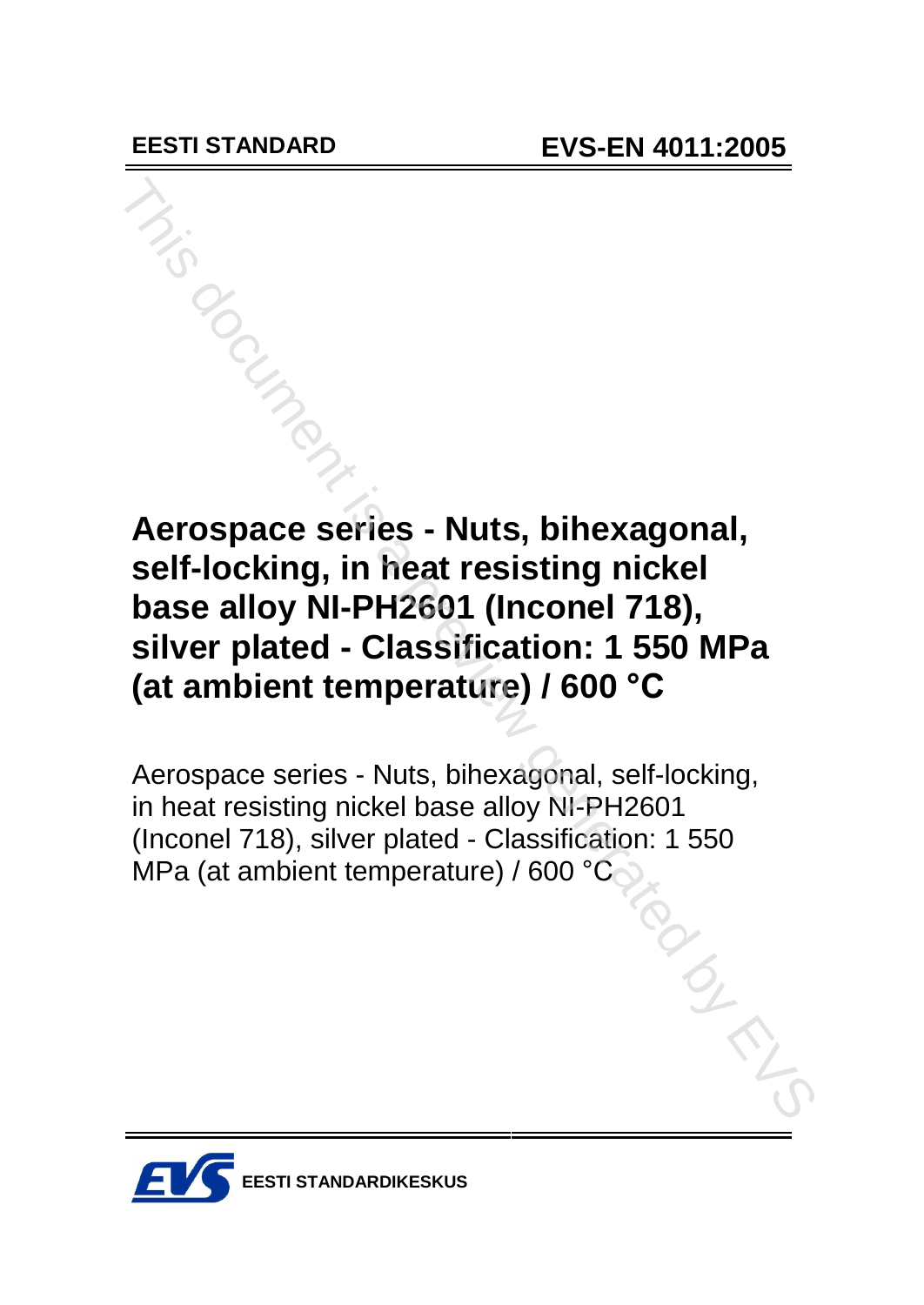# **EESTI STANDARDI EESS'NA NATIONAL FOREWORD**

| LLJII JIANDANDI LLJJUNA                     | IATIVINAL FUNLIIVUND                          |
|---------------------------------------------|-----------------------------------------------|
|                                             |                                               |
|                                             |                                               |
| Käesolev Eesti standard EVS-EN              | This Estonian standard EVS-EN                 |
| 4011:2005 sisaldab Euroopa standardi        | 4011:2005 consists of the English text of     |
| prEN 4011:2004 ingliskeelset teksti.        | the European standard prEN 4011:2004.         |
| Käesolev dokument on jõustatud              | This document is endorsed on 25.01.2005       |
| 25.01.2005 ja selle kohta on avaldatud      | with the notification being published in the  |
| teade Eesti standardiorganisatsiooni        | official publication of the Estonian national |
| ametlikus väljaandes.                       | standardisation organisation.                 |
| Standard on kättesaadav Eesti               | The standard is available from Estonian       |
| standardiorganisatsioonist.                 | standardisation organisation.                 |
|                                             |                                               |
| Käsitlusala:                                | Scope:                                        |
| This standard specifies the characteristics | This standard specifies the characteristics   |
| of self-locking bihexagonal nuts in NI-     | of self-locking bihexagonal nuts in NI-       |
| PH2601, silver plated, for aerospace        | PH2601, silver plated, for aerospace          |
| applications. Classification: 1 550 MPa 1)  | applications. Classification: 1 550 MPa 1)    |
| / 600 °C 2)                                 | $/600 °C$ 2)                                  |
|                                             |                                               |
|                                             |                                               |
|                                             |                                               |
|                                             |                                               |
|                                             |                                               |
|                                             |                                               |
|                                             |                                               |
|                                             |                                               |
|                                             |                                               |
|                                             |                                               |
|                                             |                                               |
| <b>ICS</b> 49.030.30                        |                                               |
|                                             |                                               |
| Võtmesõnad:                                 |                                               |
|                                             |                                               |
|                                             |                                               |
|                                             |                                               |
|                                             |                                               |
|                                             |                                               |
|                                             |                                               |
|                                             |                                               |
|                                             |                                               |
|                                             |                                               |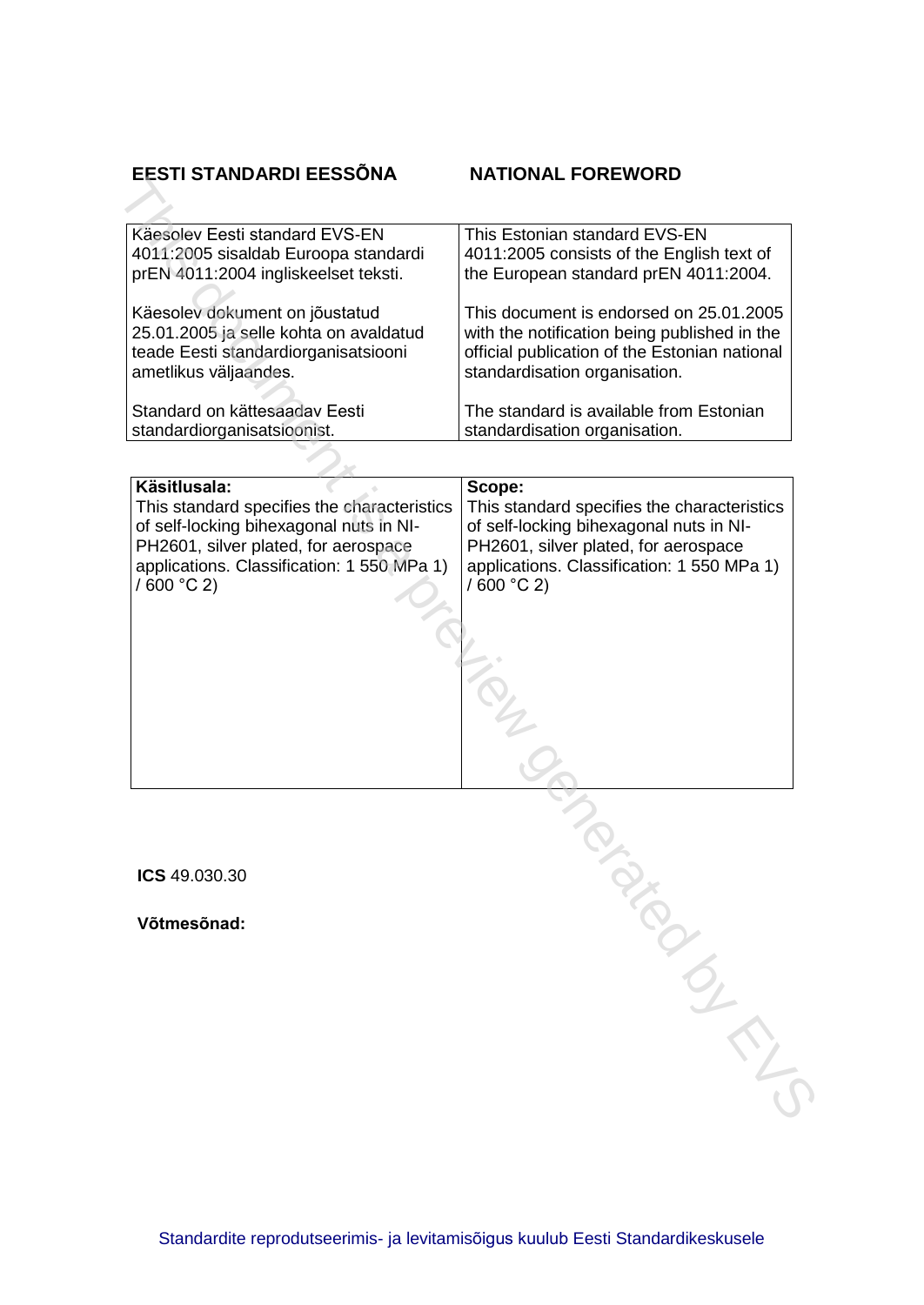# EUROPEAN STANDARD NORME EUROPÉENNE EUROPÄISCHE NORM

# **EN 4011**

November 2004

ICS 49.030.30 Supersedes EN 4011:2003

English version

# Aerospace series - Nuts, bihexagonal, self-locking, in heat resisting nickel base alloy NI-PH2601 (Inconel 718), silver plated - Classification: 1 550 MPa (at ambient temperature) / 600° C

Série aérospatiale - Écrous bihexagonaux, à freinage interne, en alliage résistant à chaud à base de nickel NI-PH2601 (Inconel 718), argentés - Classification : 1 550 MPa (à température ambiante ) / 600° C

 Luft- und Raumfahrt - Zwölfkantmuttern, selbstsichernd, aus hochwarmfester Nickelbasislegierung NI-PH2601 (Inconel 718), versilbert - Klasse: 1 550 MPa (bei Raumtemperatur) / 600° C

This European Standard was approved by CEN on 11 September 2003.

CEN members are bound to comply with the CEN/CENELEC Internal Regulations which stipulate the conditions for giving this European Standard the status of a national standard without any alteration. Up-to-date lists and bibliographical references concerning such national standards may be obtained on application to the Central Secretariat or to any CEN member.

This European Standard exists in three official versions (English, French, German). A version in any other language made by translation under the responsibility of a CEN member into its own language and notified to the Central Secretariat has the same status as the official versions.

CEN members are the national standards bodies of Austria, Belgium, Cyprus, Czech Republic, Denmark, Estonia, Finland, France, Germany, Greece, Hungary, Iceland, Ireland, Italy, Latvia, Lithuania, Luxembourg, Malta, Netherlands, Norway, Poland, Portugal, Slovakia, Slovenia, Spain, Sweden, Switzerland and United Kingdom.



EUROPEAN COMMITTEE FOR STANDARDIZATION COMITÉ EUROPÉEN DE NORMALISATION EUROPÄISCHES KOMITEE FÜR NORMUNG

**Management Centre: rue de Stassart, 36 B-1050 Brussels**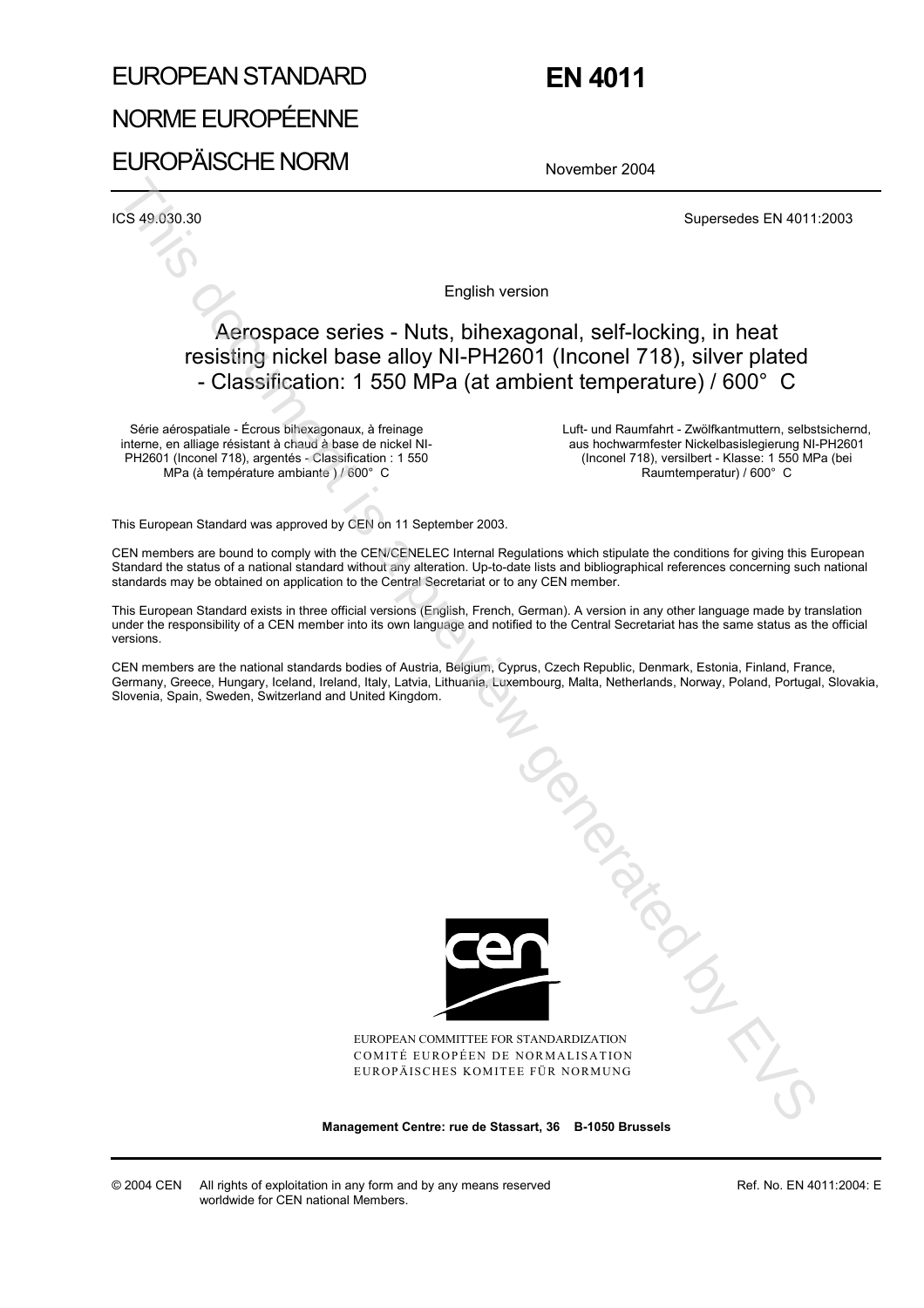# **Contents**

#### Page

| 1                       |          |
|-------------------------|----------|
| $\mathbf{2}$            |          |
| 3                       |          |
| 4                       |          |
| 5                       |          |
| 6                       |          |
| $\overline{\mathbf{2}}$ | -150°/EV |
|                         |          |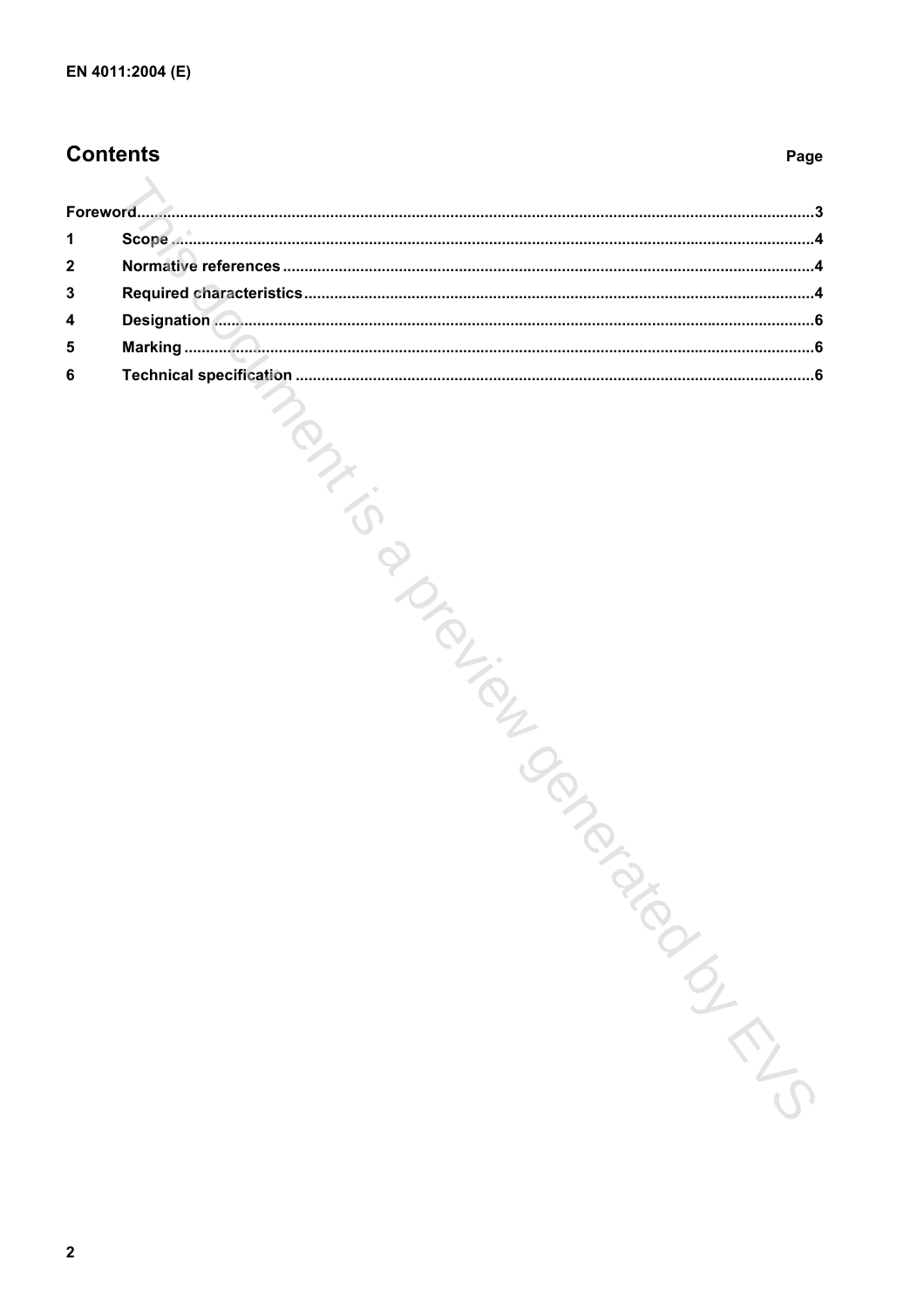# **Foreword**

This document (EN 4011:2004) has been prepared by the European Association of Aerospace Manufacturers - Standardization (AECMA-STAN).

After enquiries and votes carried out in accordance with the rules of this Association, this Standard has received the approval of the National Associations and the Official Services of the member countries of AECMA, prior to its presentation to CEN.

This European Standard shall be given the status of a national standard, either by publication of an identical text or by endorsement, at the latest by May 2005, and conflicting national standards shall be withdrawn at the latest by May 2005.

This document supersedes EN 4011:2003.

According to the CEN/CENELEC Internal Regulations, the national standards organizations of the following countries are bound to implement this European Standard: Austria, Belgium, Cyprus, Czech Republic, Denmark, Estonia, Finland, France, Germany, Greece, Hungary, Iceland, Ireland, Italy, Latvia, Lithuania, Luxembourg, Malta, Netherlands, Norway, Poland, Portugal, Slovakia, Slovenia, Spain, Sweden, Switzerland

Demmark. Estonia, ruinant, theoriands, Norway, Poland, Portugal, Slovakia, Slovania, Sperin, Sperin, Steinera<br>and United Kingdom.